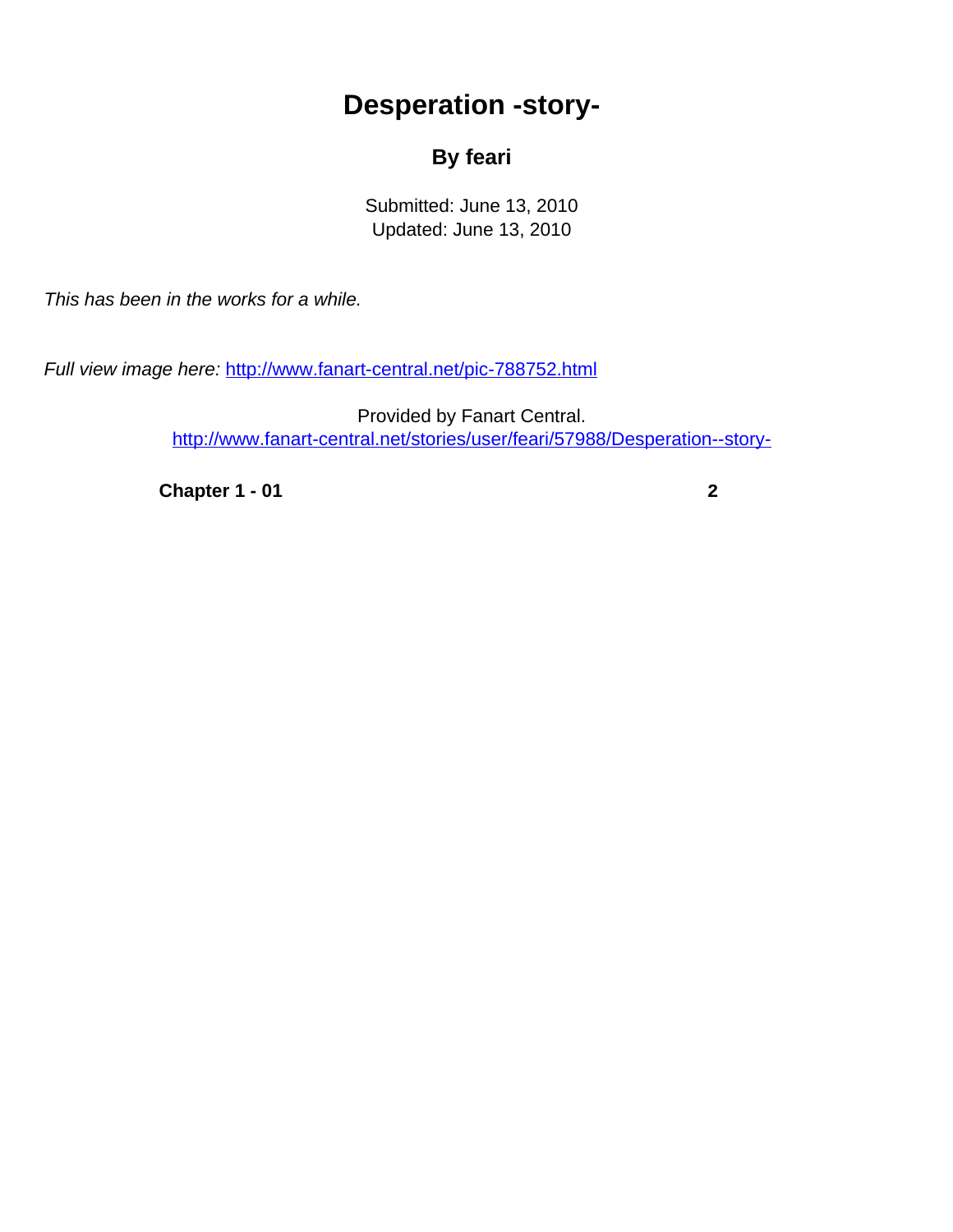<span id="page-1-0"></span>"Michael! Michael!" Ella sprinted down the halls, screaming in terror. "MICHAEL!"

"What? What?!" He appeared at the corner of a junction, looking over her frantically. "What's wrong?!" "Nothing—Luci! I'm fine! Your brother—" She took a deep breath. "Luci's going to do something! He was standing up on the tip of the roof and I think—God, Michael! He's going to do something awful!" "Do—" Michael's eyes went wide before he bolted and vaulted from the nearest window, his wings carrying him safely. "Lucifer!" He roared, rising into the air, looking around—looking for his brother. "Lucifer!" His brother was higher than the absurd spires on his mammoth mansion-like home, hovering

in mid-air.

His breath caught in his throat, he watched as his brother's wings drew closed, shrinking as he tucked them against his back, slowly falling back in a dive towards the ground.

"Lucifer!!" Pumping his wings, dread and adrenaline fuelling his speed, Michael shot towards the silver falling star.

Gritting his teeth as he strained towards his brother, the collision was sudden and jarring. Wrapping his arms around him, he bellowed, "What are you doing?!"

"Let go!" His brother wrangled about, crying out in a rasping voice.

"No, you crazy idiot!" Straining his wings to change their momentum from downwards to stable, Michael gripped his brother tightly. "Lucifer! Stop! Squirming!"

"Let go of me!" Luci flailed, one hand finding Michael's face and pushing him away.

They had been slowly sinking still, but Michael's breath froze in his lungs as he felt his wings hitch, threatening to buckle and allow them both to still plummet to the ground. He would have to land. "You fool! Do you want to take me down with you!?"

"If I have to!" His brother's form writhed and curled over Michael's knee, pushing the angel away. Michael bared his teeth, shifting one elbow roughly into his brother's head. "Stop being asinine! You're going to make us both fall, and you're not taking me with you, you selfish spoiled child!" He gasped out the words, his muscles beginning to burn from the strain as he tried to control the fall back towards he ground. "You're not light, you know," he panted at the limp form in his arms. He spotted Ella leaning out a nearby window, yelling and waving her arms. "'Kay, this way..."

They dropped ten feet as Michael struggled towards the window. "Lucifer! Could you give me a hand?" The form in his arms was silent dead weight and utterly useless under Michael's laboured breathing. "Michael! Come on! Just a tad further! You can do it!" Ella cheered. "Come on, love!"

Shifting his brother with a grunt, he found extra energy somewhere and propelled them towards the large open window, heaving his brother through it on the floor before he also collapsed onto the firm carpeted hallway.

"Michael, are you okay?" the brunette looked down at him with worried blue eyes. "You're fine?" He smiled. "Yes." Taking deep breathes, he crawled to his feet again and cast a disgusted glance at his brother. "Fool."

The curled form didn't move.

Michael pulled back a foot to kick it but then sighed and shook his head. "Let's go, Ella." "But—"

"He won't try it again."

The footsteps faded and a glance was cast over a shoulder, but a hidden face doesn't see the world around it, so he never noticed. Instead a small keening noise filled the hallway, interrupted every once in